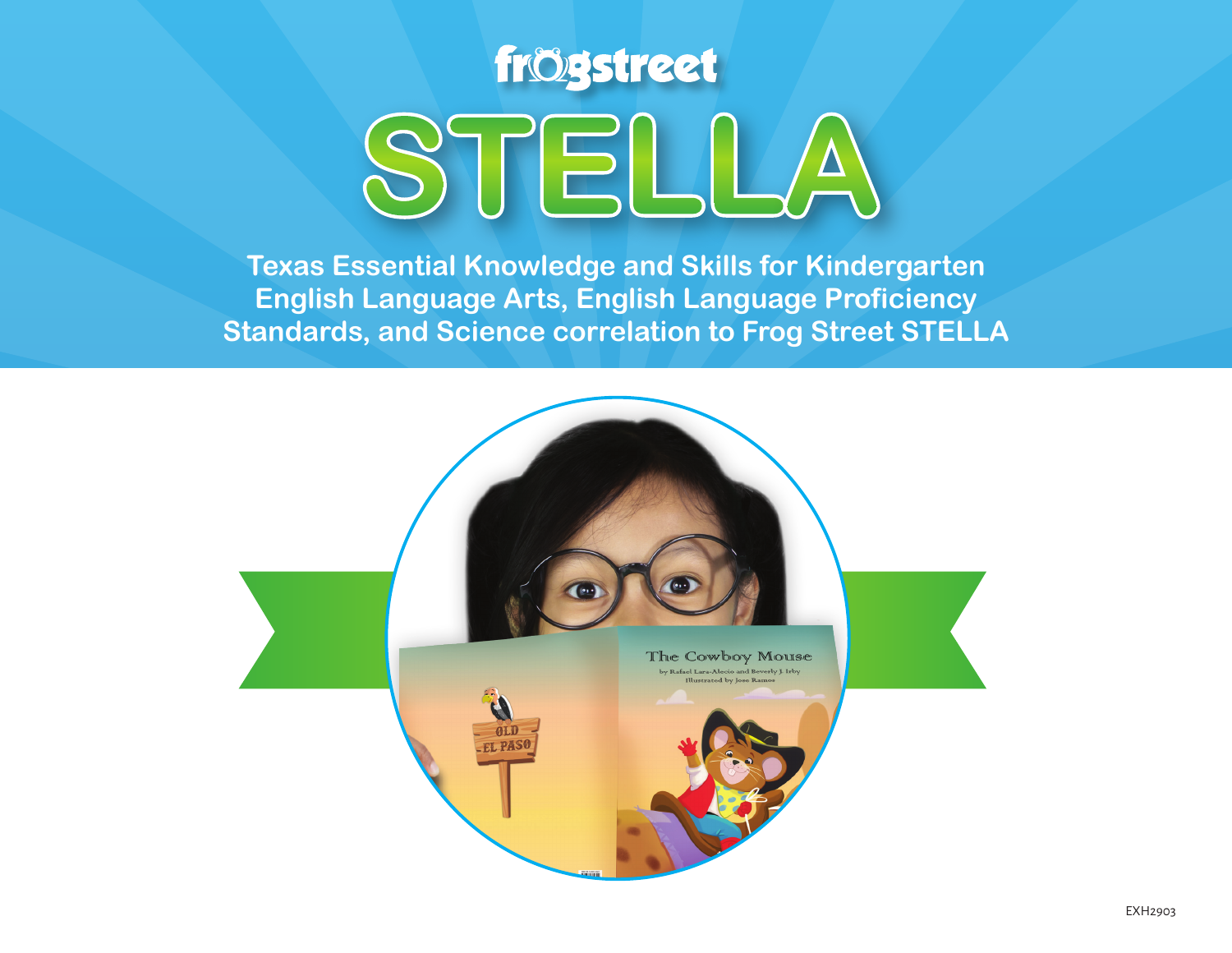## **Texas Essential Knowledge and Skills for Kindergarten English Language Arts, English Language Proficiency Standards, and Science correlation to Frog Street STELLA**

| <b>Texas Essential Knowledge and Skills for Kindergarten</b>                                                | <b>Frog Street STELLA Teacher Guide Page References</b>                                                                   |
|-------------------------------------------------------------------------------------------------------------|---------------------------------------------------------------------------------------------------------------------------|
|                                                                                                             | <b>English Language Arts and Reading</b>                                                                                  |
|                                                                                                             | 1. Developing and sustaining foundational language skills: listening, speaking, discussion, and thinking--oral language.  |
| The student develops oral language through listening, speaking, and discussion. The student is expected to: |                                                                                                                           |
| A Listen actively and ask questions to understand information                                               | 91, 93, 95, 97, 99, 101, 103, 105, 107, 109, 115, 117, 119, 123,                                                          |
| and answer questions using multi-word responses                                                             | 125, 127, 201, 203, 205, 207, 209                                                                                         |
| B Restate and follow oral directions that involve a short, related                                          | 157, 159, 185, 201, 261, 267                                                                                              |
| sequence of actions                                                                                         |                                                                                                                           |
| C Share information and ideas by speaking audibly and clearly                                               | 79, 87, 93, 95, 97, 99, 101, 105, 107, 109, 111, 113, 117, 121,                                                           |
| using the conventions of language                                                                           | 125, 129, 131, 135, 141, 143, 147, 149, 153, 159, 163, 171,                                                               |
|                                                                                                             | 177, 179, 197, 199, 211, 213, 215, 217, 223, 225, 251, 253,                                                               |
|                                                                                                             | 255, 257, 261, 263, 265, 267, 271, 277                                                                                    |
| E Develop social communication such as introducing                                                          | 45                                                                                                                        |
| himself/herself, using common greetings, and expressing needs                                               |                                                                                                                           |
| and wants                                                                                                   |                                                                                                                           |
|                                                                                                             | 2. Developing and sustaining foundational language skills: listening, speaking, reading, writing, and thinking--beginning |
|                                                                                                             | reading and writing. The student develops word structure knowledge through phonological awareness, print concepts,        |
|                                                                                                             | phonics, and morphology to communicate, decode, and spell. The student is expected to:                                    |
| Ai Identifying and producing rhyming words                                                                  | 29, 119                                                                                                                   |
| Aiii Identifying the individual words in a spoken sentence                                                  | 209                                                                                                                       |
| Aiv Identifying syllables in spoken words                                                                   | 19, 39, 69, 79, 89, 129, 169, 189, 199, 219, 249, 259, 269                                                                |
| Di Demonstrate print awareness by: identifying the front cover,                                             | 141, 151, 161, 181, 211, 245, 251, 269                                                                                    |
| back cover, and title page of a book                                                                        |                                                                                                                           |
| Dii Holding a book right side up, turning pages correctly, and                                              | 229                                                                                                                       |
| knowing that reading moves from top to bottom and left to right                                             |                                                                                                                           |
| with return sweep                                                                                           |                                                                                                                           |
| Diii Demonstrate print awareness by: recognizing that                                                       | 9, 49, 99, 131, 139, 149, 159, 179, 239                                                                                   |
| sentences are comprised of words separated by spaces and                                                    |                                                                                                                           |
| recognizing word boundaries                                                                                 |                                                                                                                           |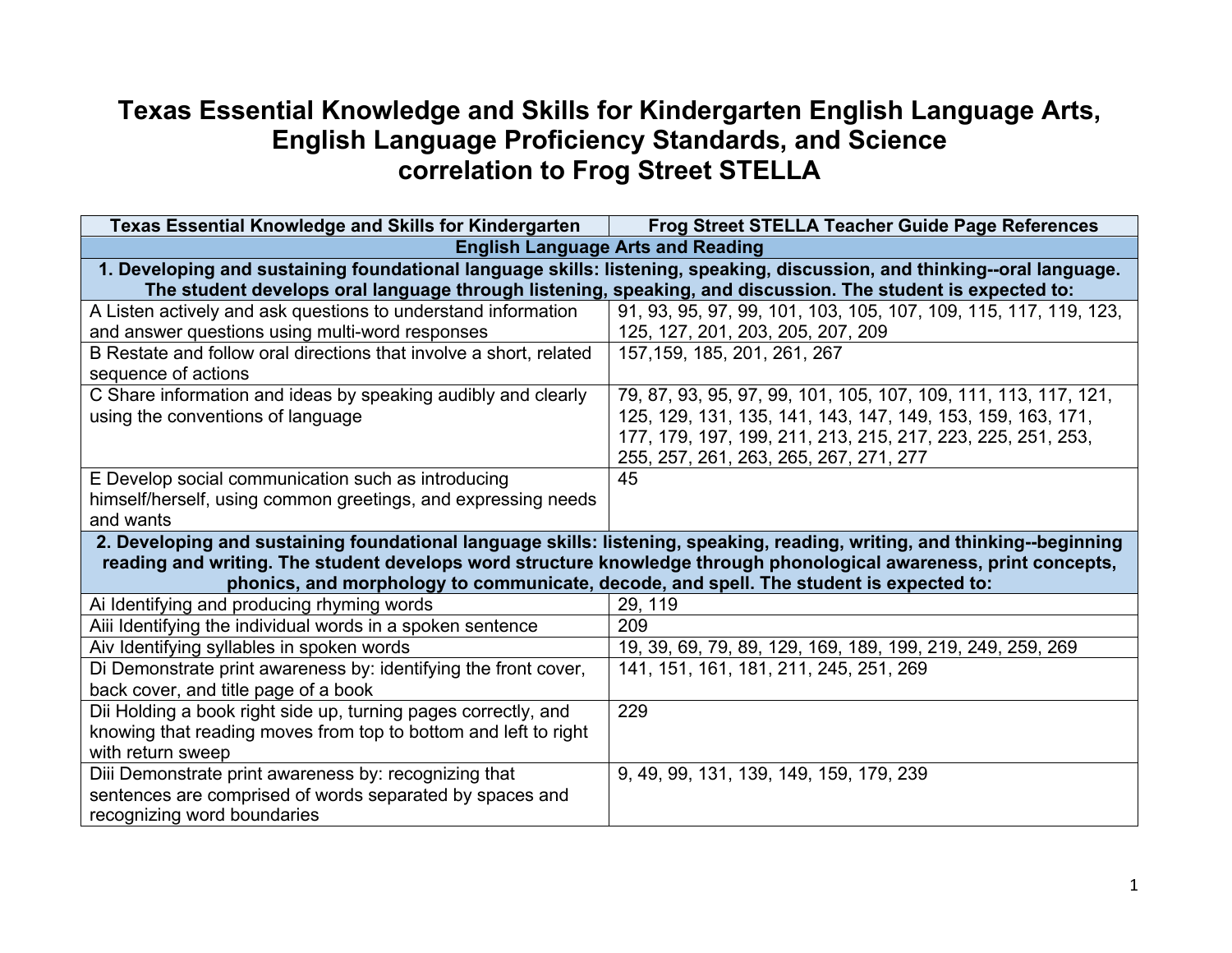| 3. Developing and sustaining foundational language skills: listening, speaking, reading, writing, and thinking--<br>vocabulary. The student uses newly acquired vocabulary expressively. The student is expected to:                                           |                                                                                                                                                                                                                                                                                                                                                                                                                                                                                                                                                                                  |
|----------------------------------------------------------------------------------------------------------------------------------------------------------------------------------------------------------------------------------------------------------------|----------------------------------------------------------------------------------------------------------------------------------------------------------------------------------------------------------------------------------------------------------------------------------------------------------------------------------------------------------------------------------------------------------------------------------------------------------------------------------------------------------------------------------------------------------------------------------|
| B Use illustrations and texts the student is able to read or hear<br>to learn or clarify word meanings                                                                                                                                                         | 93, 107, 123, 125, 127, 129, 271, 273, 275, 277, 279                                                                                                                                                                                                                                                                                                                                                                                                                                                                                                                             |
| C Identify and use words that name actions; directions;<br>positions; sequences; categories such as colors, shapes, and<br>textures; and locations.                                                                                                            | 3, 5, 7, 147, 165, 175, 183, 185, 189, 191, 195, 235, 237, 241,<br>243, 245, 247, 249, 257                                                                                                                                                                                                                                                                                                                                                                                                                                                                                       |
| 5. Comprehension skills: listening, speaking, reading, writing, and thinking using multiple texts. The student uses<br>metacognitive skills to both develop and deepen comprehension of increasingly complex texts. The student is expected<br>$\mathsf{to}$ : |                                                                                                                                                                                                                                                                                                                                                                                                                                                                                                                                                                                  |
| B Generate questions about text before, during, and after<br>reading to deepen understanding and gain information with<br>adult assistance                                                                                                                     | 1, 11, 13, 15, 17, 19, 21, 23, 25, 27, 33, 35, 37, 39, 43, 45, 47, 49,<br>51, 53, 55, 57, 59, 61, 63, 65, 67, 69, 71, 73, 75, 77, 79, 81, 83, 85,<br>87, 89, 91, 133, 137, 139, 141, 143, 145, 147, 151, 153, 155, 157,<br>161, 163, 165, 167, 169, 173, 175, 177, 179, 181, 183, 187, 193,<br>195, 197, 199, 211, 215, 217, 223, 225, 231, 233, 235, 237, 241,<br>243, 247, 253, 261, 265                                                                                                                                                                                       |
| C Make and confirm predictions using text features and<br>structures with adult assistance                                                                                                                                                                     | 1, 21, 31, 33, 41, 43, 51, 53, 55, 57, 59, 61, 71, 81, 101, 109, 121,<br>123, 131, 161, 171, 173, 181, 191, 193, 201, 221, 231                                                                                                                                                                                                                                                                                                                                                                                                                                                   |
| E Make connections to personal experiences, ideas in other<br>texts, and society with adult assistance                                                                                                                                                         | 5, 7, 11, 13, 17, 23, 35, 37, 45, 47, 49, 75, 77, 87, 137                                                                                                                                                                                                                                                                                                                                                                                                                                                                                                                        |
| F Make inferences and use evidence to support understanding<br>with adult assistance                                                                                                                                                                           | 271                                                                                                                                                                                                                                                                                                                                                                                                                                                                                                                                                                              |
| I Monitor comprehension and make adjustments such as re-<br>reading, using background knowledge, checking for visual cues,<br>and asking questions when understanding breaks down with<br>adult assistance.                                                    | 3                                                                                                                                                                                                                                                                                                                                                                                                                                                                                                                                                                                |
| 6. Response skills: listening, speaking, reading, writing, and thinking using multiple texts. The student responds to an<br>increasingly challenging variety of sources that are read, heard, or viewed. The student is expected to:                           |                                                                                                                                                                                                                                                                                                                                                                                                                                                                                                                                                                                  |
| A Describe personal connections to a variety of sources<br>B Provide an oral, pictorial, or written response to a text                                                                                                                                         | 97, 121, 123, 125, 127, 129<br>1, 3, 5, 7, 9, 11, 13, 15, 17, 19, 21, 23, 25, 27, 29, 31, 33, 35, 37,<br>39, 41, 43, 45, 47, 49, 51, 53, 55, 57, 59, 61, 63, 65, 67, 69, 71, 73,<br>75, 77, 79, 81, 83, 85, 87, 99, 111, 113, 131, 133, 135, 137, 139,<br>141, 143, 145, 147, 149, 151, 153, 155, 157, 159, 161, 163, 165,<br>167, 169, 171, 173, 175, 177, 179, 181, 183, 185, 187, 189, 191,<br>193, 195, 197, 199, 211, 213, 215, 217, 219, 221, 223, 225, 227,<br>229, 231, 233, 235, 237, 239, 241, 243, 245, 247, 249, 251, 253,<br>255, 257, 259, 261, 263, 265, 267, 269 |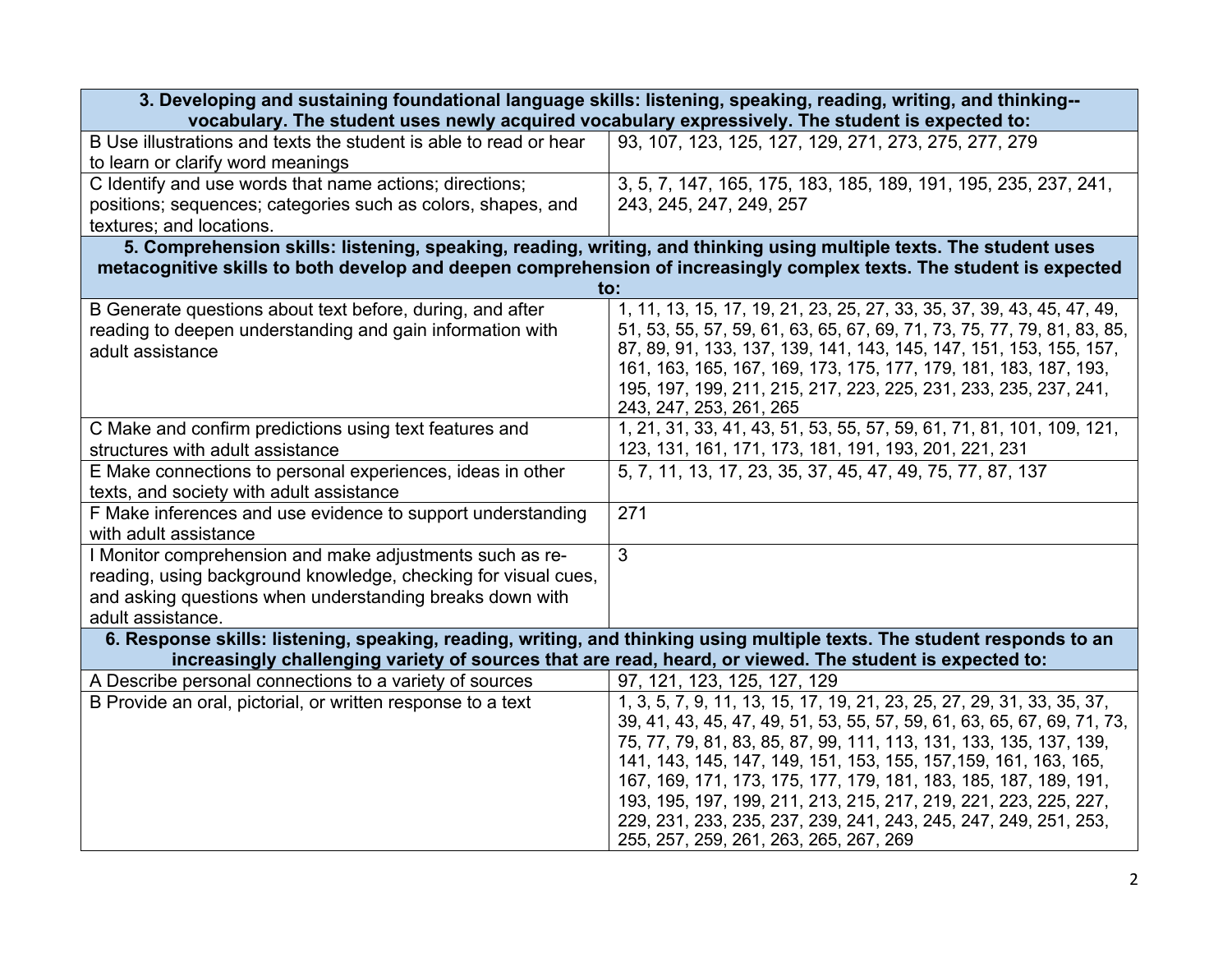| 91, 95, 127, 273, 275, 277, 279                                                                                                                                                                                                                  |  |
|--------------------------------------------------------------------------------------------------------------------------------------------------------------------------------------------------------------------------------------------------|--|
| 63, 65, 73, 77, 85, 95, 103, 107, 115, 163, 167, 169, 185, 223,<br>227, 235, 239                                                                                                                                                                 |  |
| 1, 3, 5, 7, 9, 11, 13, 15, 17, 19, 21, 23, 25, 27, 29, 31, 151, 155                                                                                                                                                                              |  |
| 7. Multiple genres: listening, speaking, reading, writing, and thinking using multiple texts--literary elements. The student                                                                                                                     |  |
| recognizes and analyzes literary elements within and across increasingly complex traditional, contemporary, classical,                                                                                                                           |  |
| and diverse literary texts. The student is expected to:                                                                                                                                                                                          |  |
| 103, 111, 113, 135                                                                                                                                                                                                                               |  |
| 9, 51, 53, 55, 57, 61, 63, 65, 67, 75, 83, 85, 87, 105, 137, 139,<br>143, 145, 151, 153, 155, 157, 163, 171, 173, 181, 187, 189,<br>193, 225, 231, 233, 237, 239, 252, 259                                                                       |  |
| 15, 19, 25, 27, 29, 31, 39, 41, 43, 55, 59, 61, 67, 69, 71, 73, 81,<br>85, 89, 133, 137, 145, 149, 165, 167, 175, 177, 183, 187, 191,<br>195, 197, 227, 231, 233, 237, 255                                                                       |  |
| 41                                                                                                                                                                                                                                               |  |
| 8. Multiple genres: listening, speaking, reading, writing, and thinking using multiple texts-genres. The student                                                                                                                                 |  |
| recognizes and analyzes genre-specific characteristics, structures, and purposes within and across increasingly complex                                                                                                                          |  |
| traditional, contemporary, classical, and diverse texts. The student is expected to:                                                                                                                                                             |  |
| 115, 117, 119, 121                                                                                                                                                                                                                               |  |
|                                                                                                                                                                                                                                                  |  |
|                                                                                                                                                                                                                                                  |  |
| 213, 219, 221, 263, 269, 273, 275, 279                                                                                                                                                                                                           |  |
|                                                                                                                                                                                                                                                  |  |
| 9. Author's purpose and craft: listening, speaking, reading, writing, and thinking using multiple texts. The student uses                                                                                                                        |  |
| critical inquiry to analyze the authors' choices and how they influence and communicate meaning within a variety of                                                                                                                              |  |
| texts. The student analyzes and applies author's craft purposefully in order to develop his or her own products and                                                                                                                              |  |
| performances. The student is expected to:<br>203, 205, 207                                                                                                                                                                                       |  |
|                                                                                                                                                                                                                                                  |  |
|                                                                                                                                                                                                                                                  |  |
| 10. Composition: listening, speaking, reading, writing, and thinking using multiple texts--writing process. The student<br>uses the writing process recursively to compose multiple texts that are legible and uses appropriate conventions. The |  |
| student is expected to:                                                                                                                                                                                                                          |  |
| 205                                                                                                                                                                                                                                              |  |
|                                                                                                                                                                                                                                                  |  |
|                                                                                                                                                                                                                                                  |  |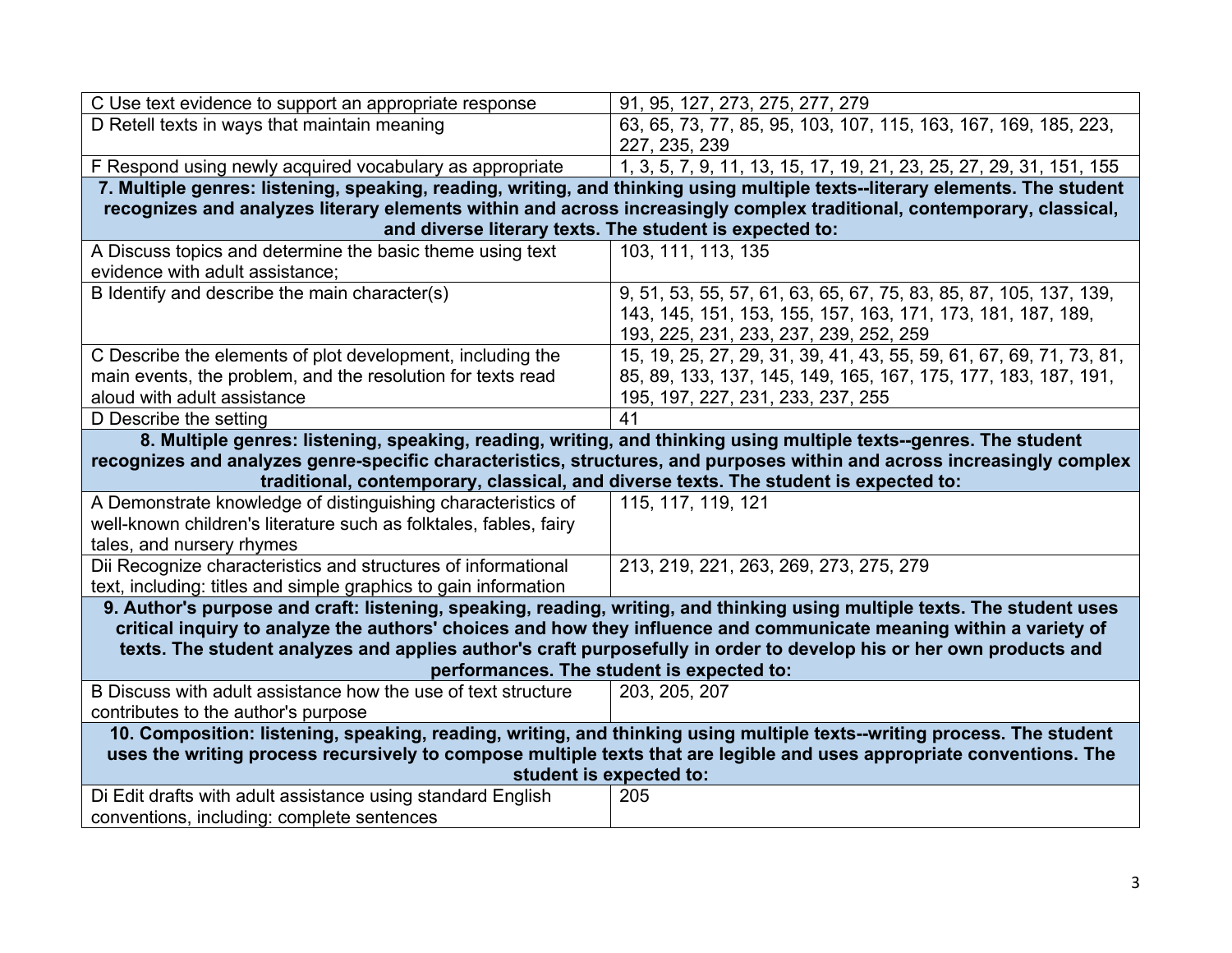| <b>English Language Proficiency Standards</b>                                  |                                                                      |
|--------------------------------------------------------------------------------|----------------------------------------------------------------------|
|                                                                                | 1. Cross-curricular second language acquisition/learning strategies. |
| A Use prior knowledge and experiences to understand                            | 32, 38, 42, 48, 52, 54, 62, 64, 84, 92, 94, 112, 114, 122, 128,      |
| meanings in English                                                            | 132, 134, 142, 144, 146, 148, 150, 152, 154, 156, 160, 162,          |
|                                                                                | 164, 166, 168, 170, 172, 174, 176, 178, 180, 182, 186, 188,          |
|                                                                                | 192, 196, 198, 200, 202, 204, 206, 212, 214, 216, 218, 230,          |
|                                                                                | 232, 234, 236, 242, 254, 262, 272, 280                               |
| C Use strategic learning techniques such as concept mapping,                   | 12, 14, 16, 18, 20, 40, 50, 76, 80, 106, 110, 126, 130, 144, 166,    |
| drawing, memorizing, comparing, contrasting, and reviewing to                  | 176, 186, 188, 190, 196, 208, 210, 212, 218, 222, 224, 230,          |
| acquire basic and grade-level vocabulary                                       | 240, 244, 250, 252, 260, 264, 268, 270, 274, 276, 278                |
| E Internalize new basic and academic language by using and                     | 4, 6, 8, 10, 12, 14, 16, 18, 22, 24, 26, 28, 30, 32, 34, 38, 44, 48, |
| reusing it in meaningful ways in speaking and writing activities               | 50, 52, 54, 58, 60, 62, 64, 68, 70, 74, 76, 78, 84, 88, 90, 98,      |
| that build concept and language attainment                                     | 100, 102, 104, 106, 108, 118, 120, 122, 124, 126, 138, 140,          |
|                                                                                | 148, 158, 168, 170, 178, 180, 182, 198, 228, 238, 240, 248,          |
|                                                                                | 250, 254, 258, 260, 262, 268, 270                                    |
| F Use accessible language and learn new and essential                          | 128, 146, 156                                                        |
| language in the process                                                        |                                                                      |
|                                                                                | 2. Cross-curricular second language acquisition/listening            |
| C Learn new language structures, expressions, and basic and                    | 242                                                                  |
| academic vocabulary heard during classroom instruction and                     |                                                                      |
| interactions                                                                   |                                                                      |
| E Use visual, contextual, and linguistic support to enhance and                | 34, 42, 44, 52, 58, 62, 68, 74, 80, 82, 88, 92, 98, 104, 110, 112,   |
| confirm understanding of increasingly complex and elaborated                   | 116, 118 122, 124, 126, 138, 142, 146, 148, 156, 170, 172, 180,      |
| spoken language                                                                | 182, 184, 188, 190, 192, 200, 208, 214, 222, 224, 226, 232,          |
|                                                                                | 244, 246, 252, 264, 270, 272, 274, 276                               |
| G Understand the general meaning, main points, and important                   | 56,86                                                                |
| details of spoken language ranging from situations in which                    |                                                                      |
| topics, language, and contexts are familiar to unfamiliar                      |                                                                      |
| H Understand implicit ideas and information in increasingly                    | 154, 226, 234                                                        |
| complex spoken language commensurate with grade-level<br>learning expectations |                                                                      |
| I Demonstrate listening comprehension of increasingly complex                  | 60, 66, 70, 90, 96, 100, 114, 116, 120, 136, 140, 150, 158, 162,     |
| spoken English by following directions, retelling or summarizing               | 186, 188, 190, 202, 210, 218, 228, 232, 238, 240, 248, 256,          |
| spoken messages, responding to questions and requests,                         | 264, 266, 278, 280                                                   |
| collaborating with peers, and taking notes commensurate with                   |                                                                      |
| content and grade-level needs                                                  |                                                                      |
|                                                                                |                                                                      |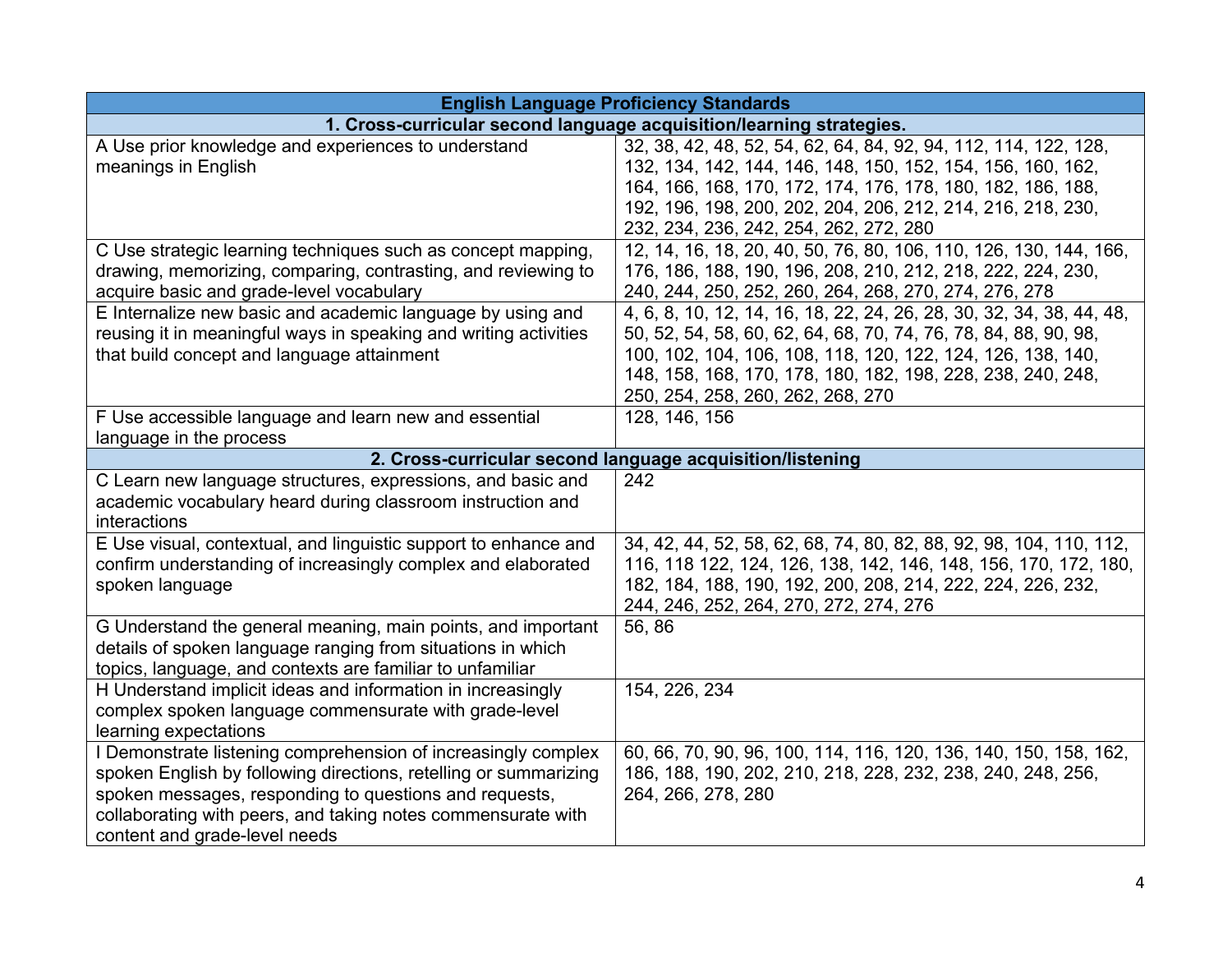| 3. Cross-curricular second language acquisition/speaking          |                                                                     |
|-------------------------------------------------------------------|---------------------------------------------------------------------|
| B Expand and internalize initial English vocabulary by learning   | 2, 66, 96, 116, 152, 156, 158, 190, 216, 218, 220, 244, 246,        |
| and using high-frequency English words necessary for              | 250, 254, 256                                                       |
| identifying and describing people, places, and objects, by        |                                                                     |
| retelling simple stories and basic information represented or     |                                                                     |
| supported by pictures, and by learning and using routine          |                                                                     |
| language needed for classroom communication                       |                                                                     |
| C Demonstrate English comprehension and expand reading            | 52, 56, 86, 232                                                     |
| skills by employing analytical skills such as evaluating written  |                                                                     |
| information and performing critical analyses commensurate with    |                                                                     |
| content area and grade-level needs                                |                                                                     |
| D Speak using grade-level content area vocabulary in context to   | 2, 4, 6, 8, 10, 12, 14, 16, 18, 22, 24, 26, 28, 30, 32, 34, 38, 40, |
| internalize new English words and build academic language         | 42, 44, 46, 48, 50, 52, 54, 60, 64, 70, 72, 74, 76, 78, 80, 84, 94, |
| proficiency                                                       | 100, 102, 104, 106, 108, 110, 114, 120, 122, 124, 126, 128,         |
|                                                                   | 130, 134, 140, 144, 184, 242, 256, 272                              |
| E Share information in cooperative learning interactions          | 56, 62, 72, 78, 82, 124, 126, 142, 146, 148, 150, 160, 168, 170,    |
|                                                                   | 180, 182, 210, 212, 216, 218, 220, 228, 232, 234, 236, 258,         |
|                                                                   | 262, 268, 270, 274, 276                                             |
| G Express opinions, ideas, and feelings ranging from              | 46, 52, 58, 60, 62, 68, 74, 78, 82, 88, 92, 98, 104, 108, 112,      |
| communicating single words and short phrases to participating     | 118, 124, 132, 138, 142, 154, 160, 162, 164, 166, 174, 176,         |
| in extended discussions on a variety of social and grade-         | 182, 184, 194, 196, 202, 204, 206, 212, 214, 220, 224, 226,         |
| appropriate academic topics                                       | 230, 236, 238, 246, 252, 258, 266                                   |
| H Narrate, describe, and explain with increasing specificity and  | 20, 40, 50, 80, 110, 126, 130, 132, 134, 196, 198, 200, 260         |
| detail as more English is acquired                                |                                                                     |
| J Respond orally to information presented in a wide variety of    | 2                                                                   |
| print, electronic, audio, and visual media to build and reinforce |                                                                     |
| concept and language attainment                                   |                                                                     |
| 4. Cross-curricular second language acquisition/reading           |                                                                     |
| C Develop basic sight vocabulary, derive meaning of               | 4, 6, 8, 10                                                         |
| environmental print, and comprehend English vocabulary and        |                                                                     |
| language structures used routinely in written classroom           |                                                                     |
| materials                                                         |                                                                     |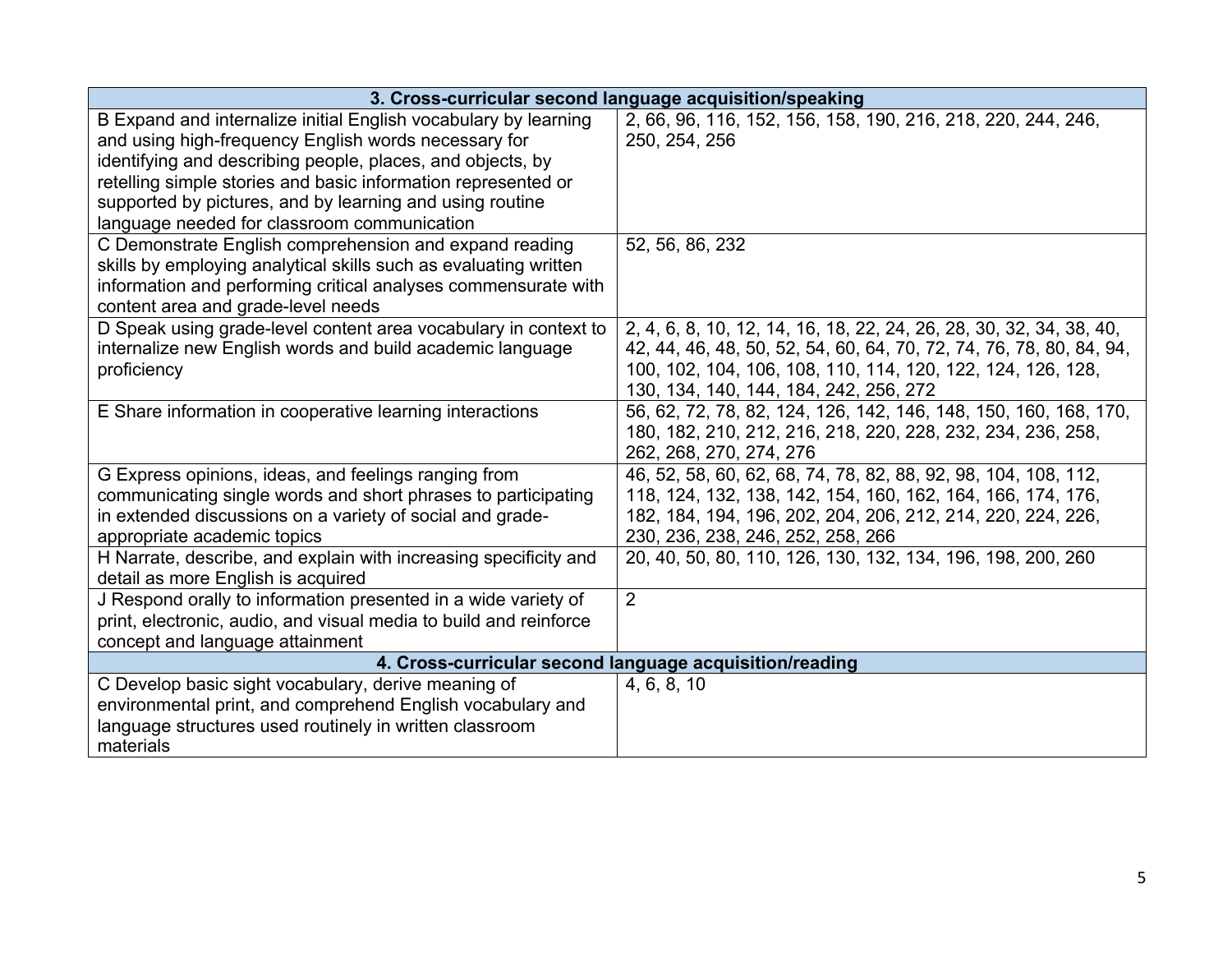| D Use prereading supports such as graphic organizers,<br>illustrations, and pretaught topic-related vocabulary and other<br>prereading activities to enhance comprehension of written text                                                                                                                     | 2, 8, 10, 12, 14, 16, 18, 20, 22, 24, 26, 28, 30, 32, 34, 36, 38, 40,<br>42, 44, 46, 48, 50, 54, 72, 76, 80, 84, 86, 88, 90, 94, 96, 98, 102,<br>106, 110, 114, 116, 118, 122, 126, 130, 134, 138, 144, 146, 148,<br>150, 154, 156, 158, 164, 166, 168, 172, 174, 176, 184, 186, 192,<br>194, 202, 204, 206, 208, 212, 220, 228, 236, 240, 242, 244, 246,<br>250, 258, 260, 262, 264, 266 |
|----------------------------------------------------------------------------------------------------------------------------------------------------------------------------------------------------------------------------------------------------------------------------------------------------------------|-------------------------------------------------------------------------------------------------------------------------------------------------------------------------------------------------------------------------------------------------------------------------------------------------------------------------------------------------------------------------------------------|
| F Use visual and contextual support and support from peers<br>and teachers to read grade-appropriate content area text,<br>enhance and confirm understanding, and develop vocabulary,<br>grasp of language structures, and background knowledge<br>needed to comprehend increasingly challenging language      | 72, 102                                                                                                                                                                                                                                                                                                                                                                                   |
| G Demonstrate comprehension of increasingly complex English<br>by participating in shared reading, retelling or summarizing<br>material, responding to questions, and taking notes<br>commensurate with content area and grade level needs                                                                     | 56, 58, 60, 66, 68, 70, 74, 78, 82, 84, 86, 88, 90, 104, 108                                                                                                                                                                                                                                                                                                                              |
| I Demonstrate English comprehension and expand reading<br>skills by employing basic reading skills such as demonstrating<br>understanding of supporting ideas and details in text and<br>graphic sources, summarizing text, and distinguishing main<br>ideas from details commensurate with content area needs | 98                                                                                                                                                                                                                                                                                                                                                                                        |
| J Demonstrate English comprehension and expand reading<br>skills by employing inferential skills such as predicting, making<br>connections between ideas, drawing inferences and<br>conclusions from text and graphic sources, and finding<br>supporting text evidence commensurate with content area<br>needs | 44, 54, 56, 64, 66, 70, 82, 86, 94, 96, 100, 106, 114, 116, 120,<br>128, 134, 136, 140, 142, 144, 152, 154, 160, 162, 164, 172,<br>174, 184, 192, 214, 216, 222, 224, 226, 230, 234, 238, 252, 268                                                                                                                                                                                        |
| K Demonstrate English comprehension and expand reading<br>skills by employing analytical skills such as evaluating written<br>information and performing critical analyses commensurate with<br>content area and grade-level needs                                                                             | 36, 38, 46, 64, 94, 108, 168, 170, 178, 180, 188, 198, 200, 210,<br>260, 266                                                                                                                                                                                                                                                                                                              |
| 5. Cross-curricular second language acquisition/writing                                                                                                                                                                                                                                                        |                                                                                                                                                                                                                                                                                                                                                                                           |
| B Write using newly acquired basic vocabulary and content-<br>based grade-level vocabulary                                                                                                                                                                                                                     | 150, 160, 194, 204, 206, 208, 220, 238, 248, 252, 254, 256,<br>278, 280                                                                                                                                                                                                                                                                                                                   |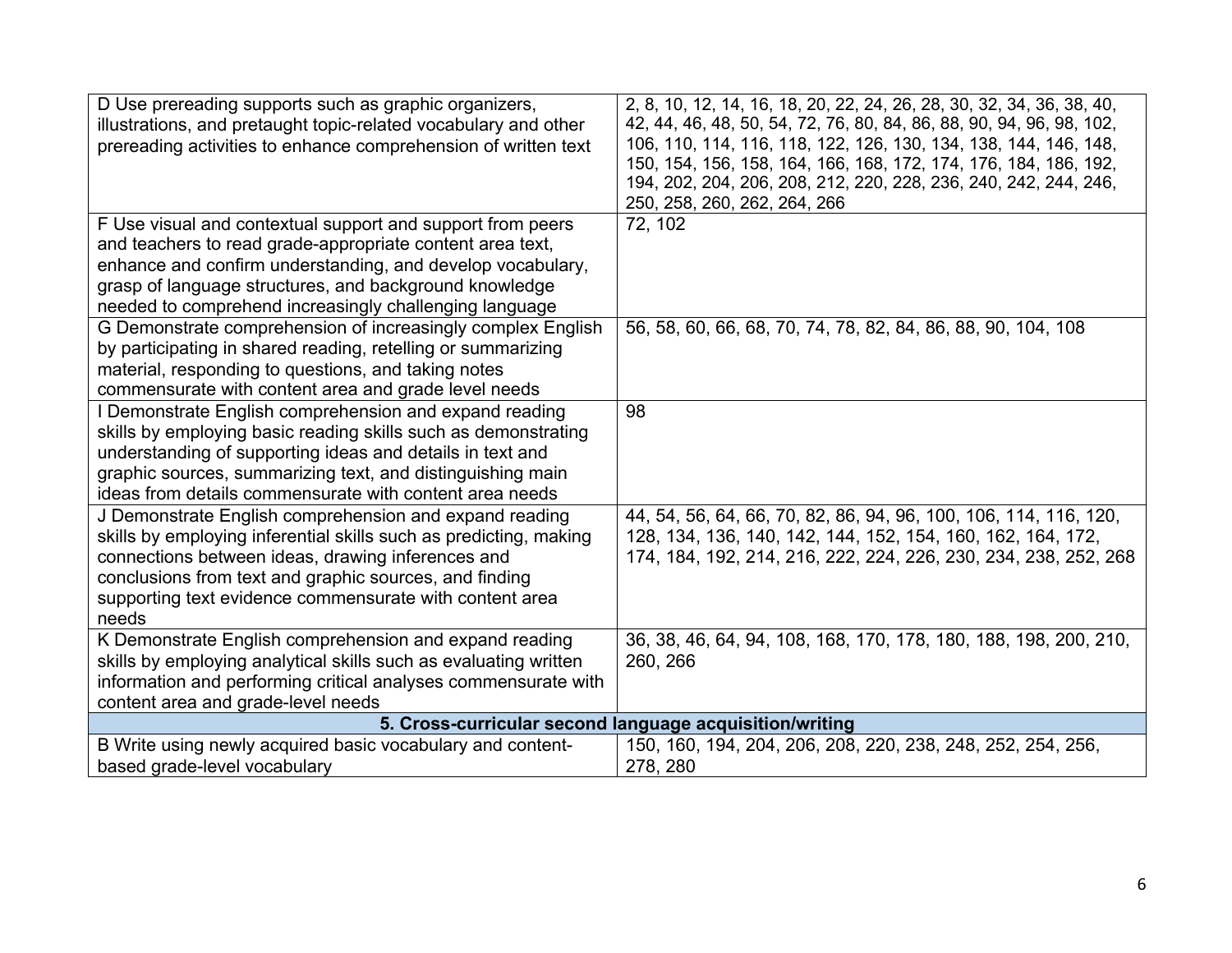|                                                                                                                                                                  | <b>Science</b>                                                                                                           |  |
|------------------------------------------------------------------------------------------------------------------------------------------------------------------|--------------------------------------------------------------------------------------------------------------------------|--|
| 1. Scientific investigation and reasoning. The student conducts classroom and outdoor investigations following home                                              |                                                                                                                          |  |
| and school safety procedures and uses environmentally appropriate and responsible practices. The student is expected                                             |                                                                                                                          |  |
|                                                                                                                                                                  | to:                                                                                                                      |  |
| B Demonstrate how to use, conserve, and dispose of natural                                                                                                       | 271, 273, 275, 277, 279                                                                                                  |  |
| resources and materials such as conserving water and reusing                                                                                                     |                                                                                                                          |  |
| or recycling paper, plastic, and metal                                                                                                                           |                                                                                                                          |  |
|                                                                                                                                                                  | 2. Scientific investigation and reasoning. The student develops abilities to ask questions and seek answers in classroom |  |
|                                                                                                                                                                  | and outdoor investigations. The student is expected to:                                                                  |  |
| A Ask questions about organisms, objects, and events observed                                                                                                    | 201, 203, 205, 207, 209                                                                                                  |  |
| in the natural world                                                                                                                                             |                                                                                                                          |  |
|                                                                                                                                                                  | 4. Scientific investigation and reasoning. The student uses age-appropriate tools and models to investigate the natural  |  |
|                                                                                                                                                                  | world. The student is expected to:                                                                                       |  |
| B Use the senses as a tool of observation to identify properties                                                                                                 | 111, 113, 115, 117, 119, 133, 139                                                                                        |  |
| and patterns of organisms, objects, and events in the                                                                                                            |                                                                                                                          |  |
| environment                                                                                                                                                      |                                                                                                                          |  |
| 6. Force, motion, and energy. The student knows that energy, force, and motion are related and are a part of their<br>everyday life. The student is expected to: |                                                                                                                          |  |
| D Observe and describe the ways that objects can move such                                                                                                       | 241, 243, 245, 247, 249                                                                                                  |  |
| as in a straight line, zigzag, up and down, back and forth, round                                                                                                |                                                                                                                          |  |
| and round, and fast and slow                                                                                                                                     |                                                                                                                          |  |
|                                                                                                                                                                  | 7. Earth and space. The student knows that the natural world includes earth materials. The student is expected to:       |  |
| A Observe, describe, and sort rocks by size, shape, color, and                                                                                                   | 211, 263, 265, 267, 269                                                                                                  |  |
| texture                                                                                                                                                          |                                                                                                                          |  |
| 8. Earth and space. The student knows that there are recognizable patterns in the natural world and among objects in the                                         |                                                                                                                          |  |
| sky. The student is expected to:                                                                                                                                 |                                                                                                                          |  |
| A Observe and describe weather changes from day to day and                                                                                                       | 123, 125, 127, 129                                                                                                       |  |
| over seasons                                                                                                                                                     |                                                                                                                          |  |
| 9. Organisms and environments. The student knows that plants and animals have basic needs and depend on the living                                               |                                                                                                                          |  |
| and nonliving things around them for survival. The student is expected to:                                                                                       |                                                                                                                          |  |
| A Differentiate between living and nonliving things based upon                                                                                                   | 91, 93, 221, 229                                                                                                         |  |
| whether they have basic needs and produce offspring                                                                                                              |                                                                                                                          |  |
| B Examine evidence that living organisms have basic needs                                                                                                        | 91, 223, 225, 227, 229                                                                                                   |  |
| such as food, water, and shelter for animals and air, water,                                                                                                     |                                                                                                                          |  |
| nutrients, sunlight, and space for plants                                                                                                                        |                                                                                                                          |  |